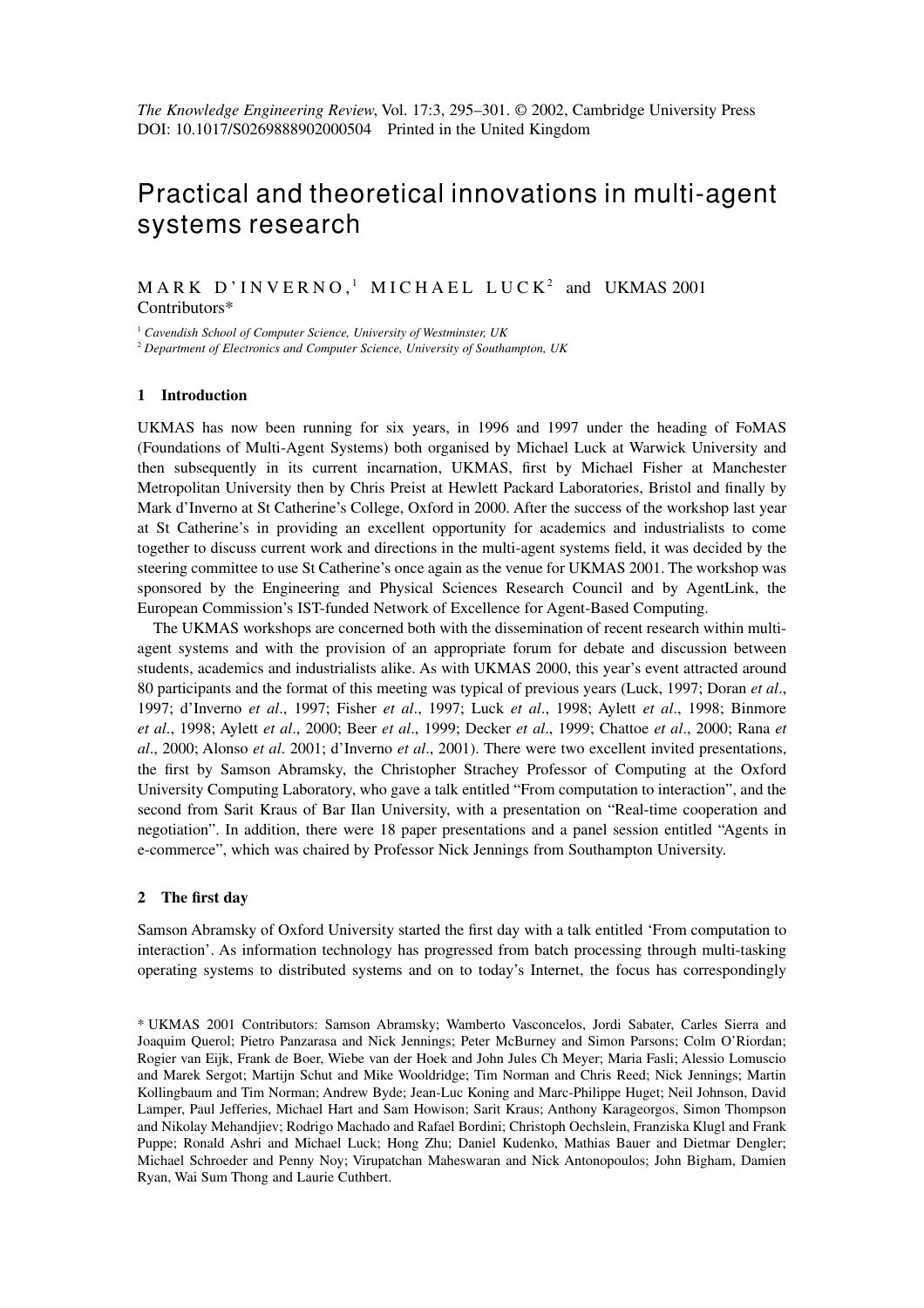shifted, from stand-alone *programs* to *systems*, and from *computation* to *interaction*. The "firstgeneration" models of computation gave an account of stand-alone programs computing functions from inputs to outputs. These are now seen as (very) special cases of a wider class of behaviours, in which the components of a complex system of concurrently executing agents interact to achieve some global effect. On a "macro" scale, this description evidently fits today's distributed transactions across the Internet, but on a "micro" scale it is equally true of how functional computations are ultimately realised, whether in software or in hardware. Ultimately, it seems that all computation can be resolved into the interactions of large numbers of very simple agents; the complex behaviour of the overall system is an "emergent property" of these interactions.

Samson stated that the challenge has then been to find models of computation which take interaction as their basic ingredient. These models should combine sufficient expressive power to yield faithful descriptions of the phenomena arising from contemporary developments in IT, with sufficient mathematical structure and tractability to provide a basis for the formal analysis of such systems. The fundamental character of this challenge is indicated by the following observation. The notions of *function*, *set* and *algorithm* were available "off-the-shelf" from mathematics and logic for use in computer science. By contrast, there is no adequate pre-existing theory of *processes*, *interaction*, *information flow* and so on, on which "second-generation" models can build. Rather, the most basic task of such models is precisely to give a non-trivial analysis of these concepts.

Samson subsequently outlined important developments from linear logic, geometry of interaction and game semantics, which have made a distinctive contribution to these issues. In particular, Game Semantics, in which a system is seen as interacting with its environment by playing a game with it, has proved to be a powerful and versatile tool. While somewhat akin to the way games are used to model interactions between rational agents in economics, game semantics pays much more attention to the fine structure of the interactions themselves, rather than focusing mainly on the outcomes of the plays. While game semantics draws on previous work on games in logic, it pays much more attention to the mathematical structure of categories of games, and to issues of *compositionality* and *syntaxindependence* – which are key to the analysis of interaction. This issues were expertly explored in a lively and illuminating talk.

In the first of four paper sessions Wamberto Vasconcelos from the University of Edinburgh described joint work with Jordi Sabater, Carles Sierra and Joaquim Querol (all from the Artificial Intelligence Research Institute (IIIA) in Spain) focused on developing agent systems for electronic institutions using skeletal designs and semi-automatic agent development. The scenario used is one in which agents are designed to follow an electronic institution using a formalism to specify open agent organisations. In this approach, an initial design pattern is automatically extracted from a given electronic institution, which is then offered to programmers willing to develop agents to perform effectively in electronic institutions. A key advantage of this approach is that it supports developers when modifying the initial simple design pattern into more sophisticated programs. Next, Pietro Panzarasa, in collaboration with Nick Jennings (both of the University of Southampton), proposed a need for a new foundation of the science of multi-agent systems. In this work they argue that such a science should be grounded, theoretically, on a richer conception of sociality and, methodologically, on the extensive use of computational modelling for real-world applications and social simulations. In the presentation, a model of multi-agent systems was proposed that reflects a fully explicated conception of cognition both at the individual and the collective level. Subsequently, the mechanisms and principles underpinning the model were detailed with particular emphasis on the contributions provided by contemporary organisation theory.

Peter McBurney then presented collaborative work with Simon Parsons (both at the University of Liverpool) concerning a new semantics for dialogue game protocols used in autonomous agent interaction. Dialogue games have been studied by philosophers since the time of Aristotle and have recently found application in artificial intelligence as the basis for protocols for interactions between autonomous software agents. For instance, game protocols have been proposed for agent dialogues involving team formation, persuasion, negotiation and deliberation. There is as yet, however, no formal mathematical theory of dialogue game protocols with which to compare two protocols or to study their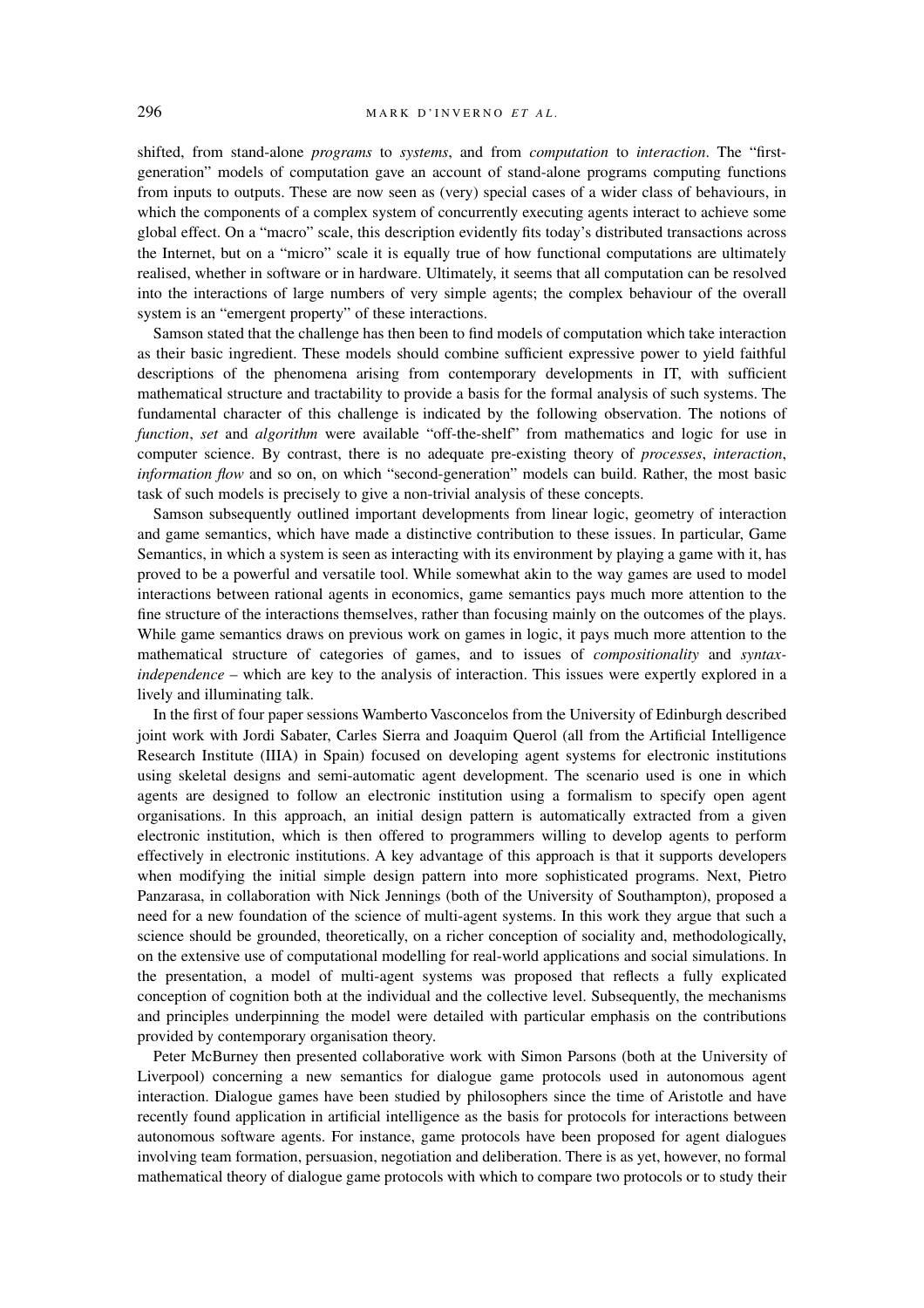formal properties. As a step towards such a theory, a new geometric semantics for such protocols has been developed in this work and, with it, a notion of equivalence between two protocols defined. This algebraic property of protocol equivalence was demonstrated and it was argued that this result has implications for the design and evaluation of agent dialogue-game protocols in general.

Next, Colm O'Riordan from the National University of Ireland, Galway, presented and discussed some results in game-theoretic modelling of agent-based systems. He first gave a brief discussion of cooperation in multi-agent systems and then concentrated on the prisoner's dilemma and the iterated prisoner's dilemma as an abstraction of some of the salient features involved in repeated interactions of agents in a multi-agent system. Subsequently, he presented the results of a new family of strategies in the setting of the iterated prisoner's dilemma, and discussed the general applicability to multi-agent systems.

The final presentation in the session was from Rogier van Eijk concerning a verification framework for agent communication that had been developed with Frank de Boer, Wiebe van der Hoek and John-Jules Meyer all at Utrecht University in the Netherlands. The verification method for the correctness of multi-agent systems was in relation to an existing communication framework called ACPL (Agent Communication Programming Language) presented at previous UKMAS workshops. The computational model of ACPL consists of an integration of the two different paradigms of CCP (Concurrent Constraint Programming) and CSP (Communicating Sequential Processes). The constraint programming techniques are used to represent and process information, whereas the communication mechanism of ACPL is described in terms of the synchronous handshaking mechanism of CSP. A verification method for ACPL defined in terms of an integration of the verification methods for CCP and CSP has been developed. In addition it has been possible to prove formally the soundness of the method and some issues concerning its completeness were also discussed.

After lunch, Maria Fasli of the University of Essex began the afternoon's paper session by presenting a formalisation of commitments, roles and obligations in multi BDI-agent systems. A formal analysis of general obligations and relativised-to-one obligations from a bearer to a single counterparty was described and obligations were examined in the context of strong realism, realism and weak realism for BDI agents. Fasli subsequently described how relativised-to-one obligations could arise as a result of social commitments and the adoption of roles. In this framework, if an agent adopts a role, then the role is associated with one or more social commitments. Social commitments give rise to relativised obligations and, consequently, roles, social commitments and relativised obligations are interwoven.

In the next presentation Alessio Lomuscio described work with Marek Sergot (both at Imperial College, London) on an extension of the formalism of interpreted systems by Halpern and colleagues to model correct behaviour of agents. This semantic model allows for the representation and reasoning about states of correct and incorrect functioning behaviour of the agents, and of the system as a whole. Lomuscio described how the axiomatisation of this semantic class could take effect by mapping it into a suitable class of Kripke models. The resulting logic, KD45, is a stronger version of KD, the system often referred to as Standard Deontic Logic. The logic was explicated using some simple examples.

In the third presentation of the afternoon, Martijn Schut gave a talk on collaborative work with Mike Wooldridge (both at the University of Liverpool). He presented a framework that enables a Belief– Desire–Intention (BDI) agent to dynamically choose its intention reconsideration policy in order to perform optimally in accordance with the current state of the environment. This framework integrates an abstract BDI agent architecture with a decision-theoretic model for discrete deliberation scheduling. As intention reconsideration determines an agent's commitments to its plans, this work increases the level of autonomy in agents as it pushes the choice of commitment level from design time to run time. This makes it possible for an agent to operate effectively in dynamic and open environments whose behaviour is not known at design time. Following a precise formal definition of the framework, an empirical analysis that evaluates the run-time policy in comparison with design-time policies was detailed.

Tim Norman (from the University of Aberdeen) then gave a talk on a new theory of group delegation and responsibility developed with Chris Reed (from the University of Dundee), two key topics in the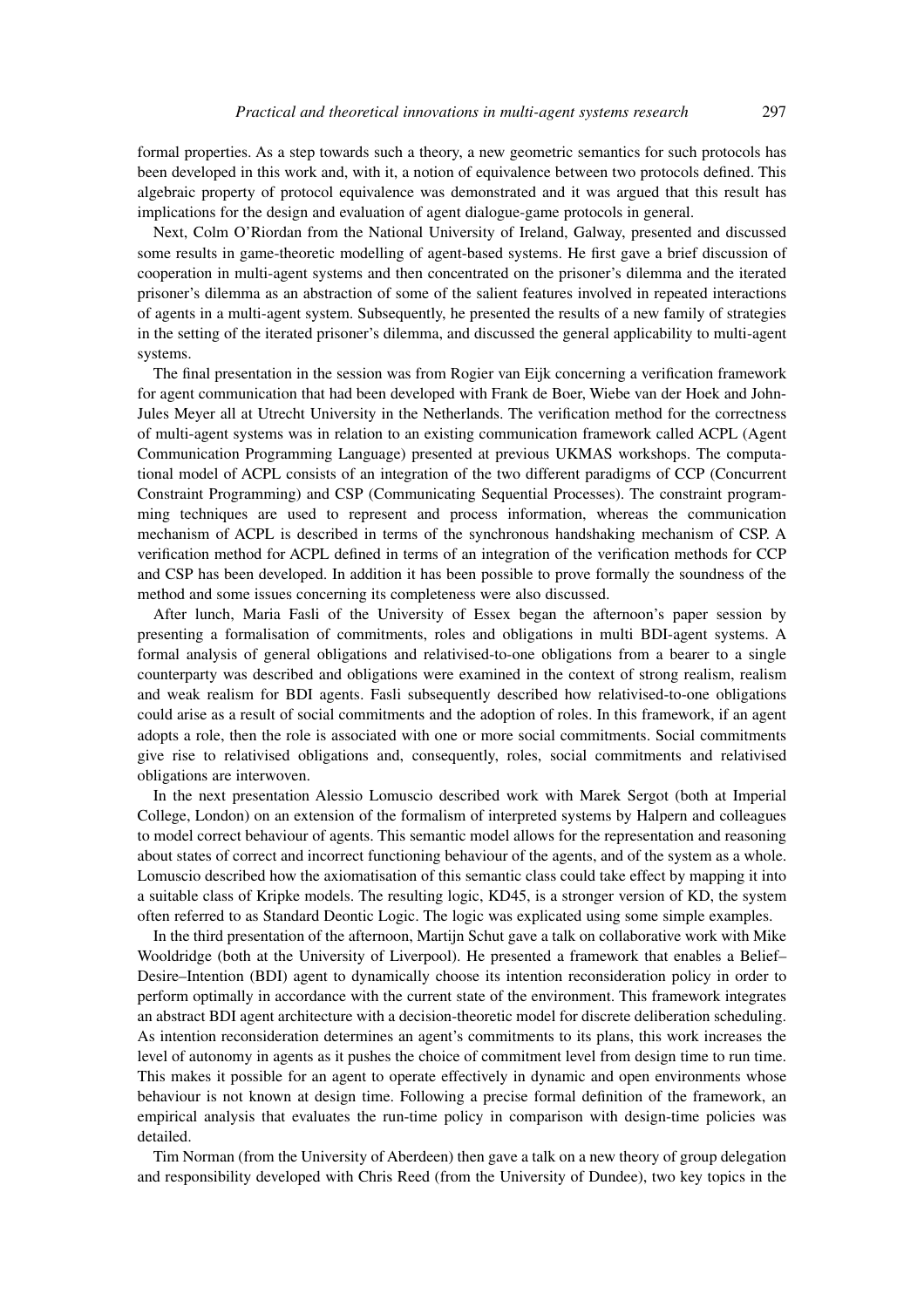theory multi-agent systems. The act of delegating a task by one agent to another can be carried out by the performance of one or more communicative acts. Such acts may not only be directed to another individual but to a group of agents. In this presentation, the semantics of imperatives are explored with reference to extant logics of agentative action, and in the context of the referent of an imperative being either an action or a state of affairs. The particular case of issuing an imperative to a group of individuals was described in detail.

The first day ended with Nick Jennings from the University of Southampton chairing a panel session on the use of agents in e-commerce. The panelists were Andrew Byde from Hewlett Packard Labs, Bristol, Marc-Philippe Huget from the University of Liverpool, David Lamper from Oxford University and Martin Kollingbaum from the University of Aberdeen. All panelists were asked three broad questions: their favourite current example of an agent system in e-commerce (which clearly illustrates the value-added nature of the agentification), the most compelling application of or role for agents in future-generation e-commerce systems and the key impediments (technical and/or social) to the widespread adoption of agent-mediated electronic commerce.

The panelists were invited to show how their work related to the issues identified in the last question. Martin Kollingbaum proposed a mechanism – supervised interaction involving three roles (addressee, counter-party and authority) – designed to provide the web of trust necessary for successful deployment of agent-mediated electronic markets. Andrew Byde presented algorithms for agents participating in multiple simultaneous auctions for a single private-value good including stochastic dynamic programming to derive formal methods for optimal algorithm specification. Then Marc-Philippe Huget presented a full development life cycle for the engineering of an electronic commerce interaction protocol. Finally, David Lamper reported on a technique based on multi-agent games which has potential use in the prediction of future movements of financial time-series.

# **3 The second day**

Sarit Kraus gave a talk entitled "Real time negotiation and cooperation" that covered two projects, both concerned with the development of agents that can cooperate under time pressure. Whilst the first project concerned cooperative agents, the second related to self-interested agents that could benefit from cooperation. First, the Distributed Dispatcher Manager (DDM), a system for managing large collections of dynamically changing tasks, was described. In this work, tasks are distributed over large geographic areas and teams consist of very large groups of mobile and cooperative agents which have direct access to only local information about their immediate environment. The DDM's contributions include real-time processes for combining partial results to form an accurate global solution, increased system fault tolerance and scalability to very large task and agent problem domains. The second project described the development of an automated agent that can negotiate efficiently with humans. In this work, the environment is characterised by two negotiators, time constraints, deadlines, full information and the possibility of opting out. The agent can play either role, with communications between agent and human taking place using a semi-formal language. The model used in constructing the agent is based on a formal analysis of the scenario using game-theoretic methods and heuristics for argumentation. The agent receives messages sent by humans, analyses them and responds. Experimental results were presented of simulations of a fishing dispute between Canada and Spain which indicated that the agent played at least as well as, and in the case of Spain, significantly better, than a human player.

After coffee, Simon Thompson from the Intelligent Agents Research Group, BT, discussed some joint work with Anthony Karageorgos and Nikolay Mehandjiev from UMIST, Manchester. The position of this group is that designing an agent organisation is a complex process involving defining the structural relationships among agents, the lines of inter-agent communication and the agent functionality. Existing approaches to agent organisation design are difficult to apply in practice since they require designers to make decisions while working at a low level of abstraction. This work is concerned with designing agent organisations in a practical and effective manner by proposing to semiautomate the organisational design process. This semi-automatic approach enables agent-system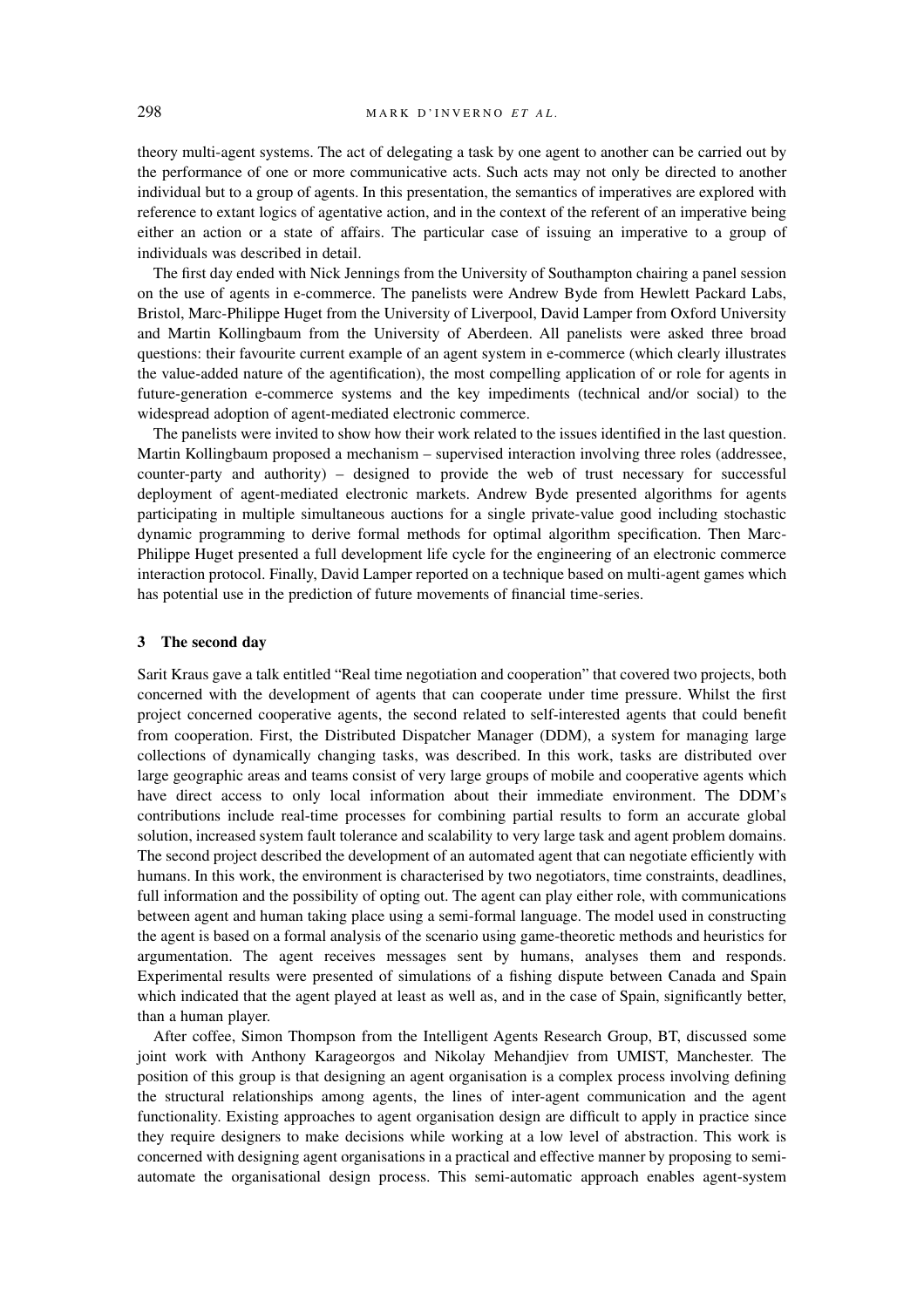designers to reason at a high abstraction level and conveniently reuse previous design decisions. It used role modelling and a role algebra to capture a number of basic relations among roles. The role algebra's semantics are formally defined using a two-sorted algebra and the role's use demonstrated by an example drawn from a case study involving telephone repair service teams.

Next, Rafael Bordini discussed an ongoing project with Rodrigo Machado (both at the Universidade Federal do Rio Grande do Sol in Brazil) on running agents built using the AgentSpeak(L) language on top of an agent toolkit called SIMAGENT. This work is arguably the first successful attempt at running programs in AgentSpeak(L), which is a programming language for BDI agents, created by Rao. The authors argue that AgentSpeak(L) is an elegant and neat notation for a BDI programming language and could establish a turning point in the practice of implementing cognitive multi-agent systems. However, because there is no associated interpreter or compiler, AgentSpeak(L) has been neglected, as have other agent-oriented programming languages, by the multi-agent systems community. This paper shows a way of turning AgentSpeak(L) agents into running programs with Sloman's SIM\_AGENT toolkit. It also outlines the effectiveness of AgentSpeak(L) as an agent programming language as well as showing the power of the SIM\_AGENT toolkit.

In the third of the morning's paper presentations Christoph Oechslein presented work developed with Franziska Klugl and Frank Puppe at the University of Würzburg. He argued that whilst developing multi-agent simulations appeared to be rather straightforward (as active entities in the original correspond to active agents in the model and so plausible behaviours can be produced relatively easily), for real-world applications agents must satisfy some requirements concerning verification, validation and reproducibility. Using a standard framework for designing a multi-agent model one can gain further advantages like fast learnability, wide understandability and possible transfer. In this presentation, Oechslein showed how UML can be used to specify behaviour-oriented multi-agent models. The focus here is on activity graphs and the representation of different forms of interaction in these graphs. He argued that UML provides a means for specifying model invariants and constraints on static and dynamic relations between agents in order to support quality assurance.

Next, Ronald Ashri described an ongoing project developing the Paradigma system, based on the Smart agent framework, with Michael Luck at the University of Southampton. It is clear by now that the take-up of agent technologies and the wide use of such technologies in open environments depends on the provision of appropriate infrastructure to support the rapid development of applications. In his presentation Ashri argued that elements required for the development of infrastructure span three different fields which, nevertheless, have a great degree of overlap. Middleware technologies, mobile agent and intelligent agent research all have significant contributions to make towards a holistic approach to infrastructure development, but it is necessary to make clear distinctions between the requirements at each level and explain how they can be integrated so as to provide a clearer focus and allow the use of existing technologies. This view of the requirements for infrastructure to support agent-based systems has been formed through experience with developing an agent implementation environment based on a formal agent framework. In order to provide support to developers, this infrastructure must address conceptual concerns relating to the different types of entities and relationships between agent and non-agent entities in the environment.

Then, Hong Zhu from Oxford Brookes University described his ideas on formally specifying multiagent systems. He argued that one of the most appealing features of multi-agent technology is its natural way of modularising a complex system in terms of multiple, interacting and autonomous components. As a natural extension of classes, he proposed *castes* (which represent a set of agents of common structural behavioural characteristics) and introduced them into an existing formal specification language to provide a language facility that provides modularity. He showed how the caste facility could be employed to specify multi-agent systems so that the notion of roles, organisational structures of agent societies, communication, collaboration protocols and so on can be naturally represented. Daniel Kudenko from the University of York then discussed ongoing work with Mathias Bauer and Dietmar Dengler from the German Research Center for Artificial Intelligence concerning online purchasing using user-modelling and multi-agent systems negotiation and argumentation. To date, online catalogue purchase assistants have mainly been investigated from a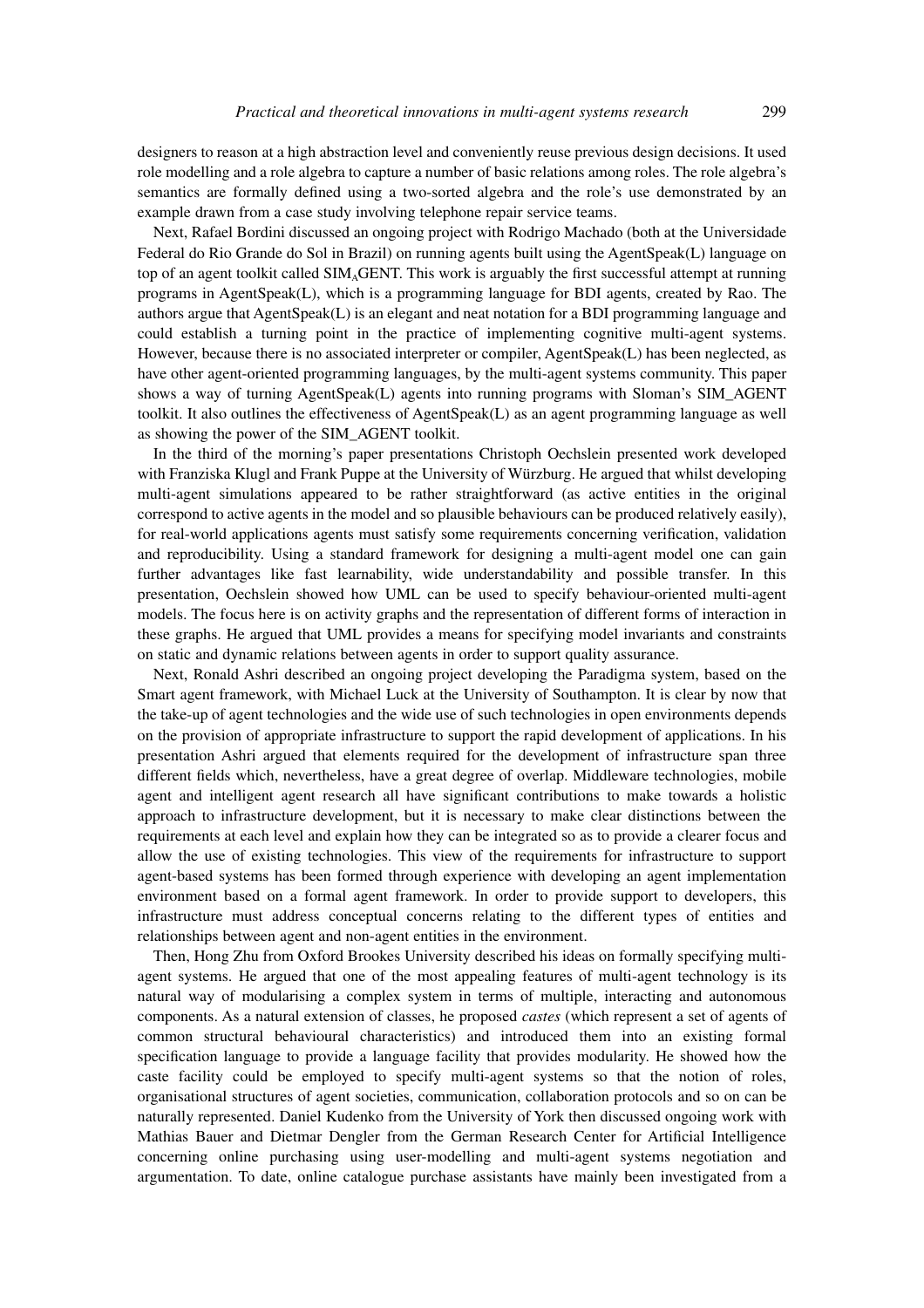single-agent perspective, where only the interests of a single user are taken into account. In this work, this scenario is extended to look at cases where more than one user is involved in the purchasing, and therefore many (potentially conflicting) interests have to be considered. An overview of a system that assists a group of users to reach a joint decision on an online catalogue purchase was described. This is achieved by acquiring individual user models and using them to simulate negotiations that are subsequently presented to the users for further explanation and argumentation.

In the first presentation of the fourth and last paper session Michael Schroeder described work with Penny Noy at City University concerned with capturing features of complex agent systems using multivariate data. The focus of their work is on methods that reduce the dimensions of this data through matrix transformations and then visualise the entities in the lower dimensional space. An approach describing agent similarities through distances, which are then visualised by multi-dimensional scaling techniques, was analysed and its shortcomings discussed. An alternative, which applies principal component analysis and subsequent visualisation directly to the data, and has been implemented in the Space Explorer tool, was then detailed. Schroeder identified four categories of data, which capture interaction, profiles time series, and combinations of these three. Finally, it was shown how to employ them for various agent types such as communicating, mobile, personal, interface, information and collaborating agents.

Next, Virupatchan Maheswaran described work with Nick Antonopoulos at the University of Surrey on using agents to support interoperability between heterogeneous GRIDs. New advanced networkbased applications are emerging that require services not provided by today's Internet and Web environments but instead need a GRID that both integrates new types of resource into the network and provides enhanced "middleware" services. The initial step taken in this work is to outline and study the existing GRID frameworks, focusing on their main purpose and the extensibility of the components. Subsequently, a peer-peer structure is proposed, which will enable GRID interoperation in the line of information search and retrieval.

Finally, John Bigham described the use of agents in managing third-generation mobile networks, a project undertaken with Damien Ryan, Wai Sum Thong and Laurie Cuthbert at Queen Mary, London. Specifically, the work is concerned with the use of intelligent agents to provide an efficient, scalable and robust mechanism to manage 3G networks in a deregulated marketplace containing several service providers, network operators and customers. In 3G mobile networks, management of the radio resource is more complex than in existing 2G networks; higher bandwidth services requiring better quality of service, liberalisation of the marketplace and technical issues with the radio access method all contribute to this problem. In this presentation, details of the reactive components in two of the agents were provided.

### **4 Summary**

Once again UKMAS 2001 provided an ideal opportunity for agent researchers, practitioners and students to come together in an informal and lively but structured environment in order to present, debate and discuss current issues in the development of multi-agent research and development within the UK. For further details of the workshop and future events, visit http://www.ukmas.org.

# **References**

Aylett, R, Brazier, F, Jennings, N, Luck, M, Preist, C and Nwana, H, 1998, "Agent systems and applications" *Knowledge Engineering Review* **13**(3) 303–308.

- Aylett, R, Dautenhahn, K, Doran, J, Luck, M, Moss, S and Tennenholtz, M, 2000, "Can models of agents be transferred between different areas?" *Knowledge Engineering Review* **15**(2) 197–203.
- Alonso, E, d'Inverno, M, Kudenko, D Luck, M and Noble, J, 2001, "Learning in multi-agent systems" *Knowledge Engineering Review* **16**(3) 277–284.
- d'Inverno, M and Luck, M, 2001, "Multi-agent systems research into the 21st century" *Knowledge Engineering Review*, **16**(3) 271–275.
- Beer, M, d'Inverno, M, Jennings, N, Luck, M, Preist, C and Schroeder, M, 1999, "Negotiation in multi-agent systems" *Knowledge Engineering Review* **14**(3) 285–289.